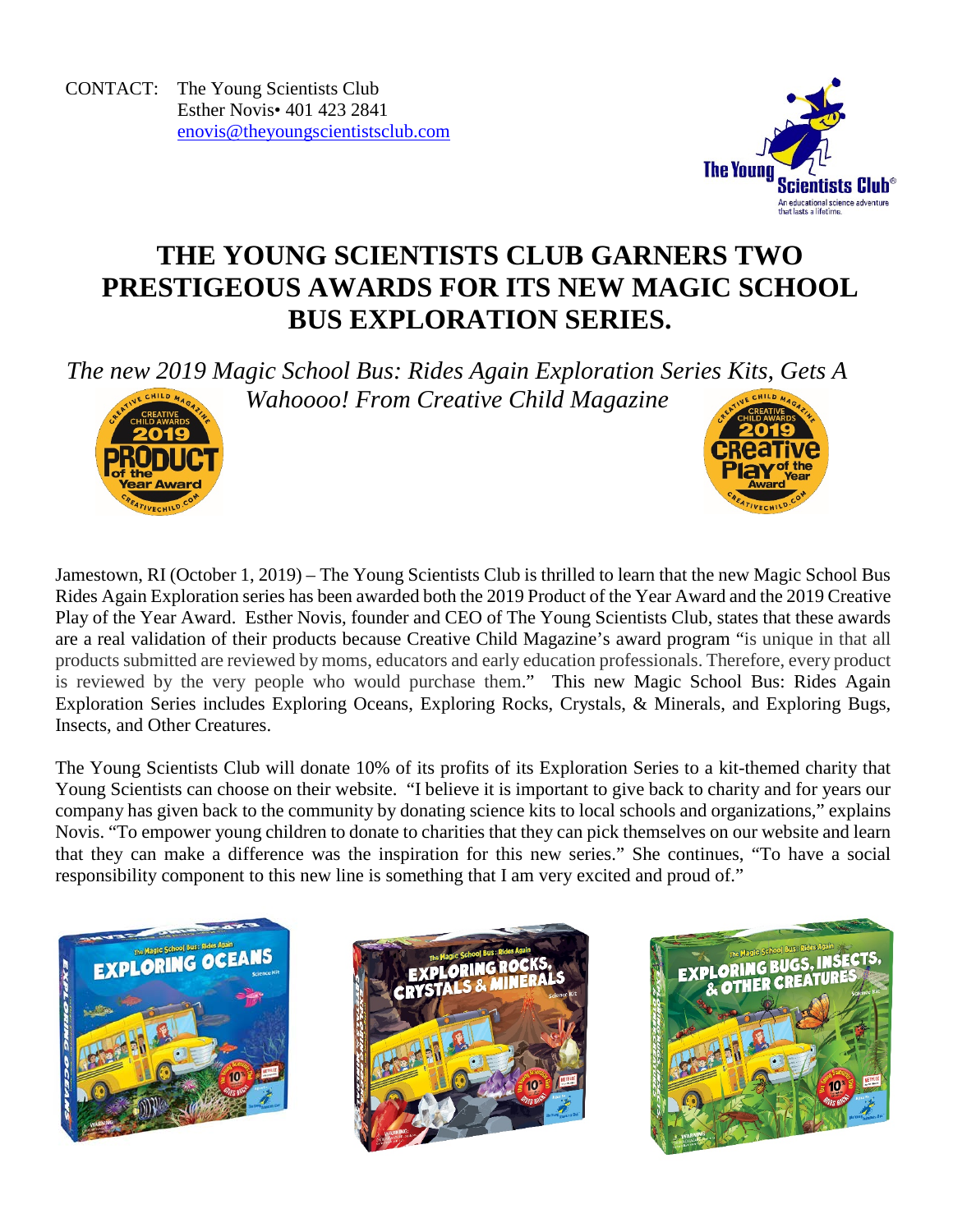"This series will include topics that are environment/nature/earth related," explains Esther Novis, founder and President of The Young Scientists Club. "Young children are exposed through hands-on activities and experiments to the importance of the world that surrounds them." It's been a wild ride, as Ms. Frizzle would say, for Novis, a Harvard-trained biologist who began the company in 1998 as a summer camp activity for her own children and neighbors. This past summer, a new crop of camp kids experimented with prototypes of Exploring Rocks, Crystals, & Minerals and Exploring Bugs, Insects, and Other Creatures (both available in 2020). The cover of each Exploration Series kit features Ms. Fiona Frizzle in a revamped bus that takes her classroom on field trips. One day her students soar into outer space, the next day might have them dive into the ocean. Each episode becomes ripe content for science kits created by The Young Scientists Club. The kit maker has been a hit maker earning industry awards year after year for making science fun for the preschool and elementary school set.

#### **The Magic School Bus: Rides Again Exploring Oceans • Ages 5+ • \$29.99 Available 2019**

Ms. Frizzle and her students take Young Scientists on a wild ride into the world's oceans. Young Scientists make a desalination plant, study different kinds of salts, make shells bubble, collect and identify shells, create collector cards, learn about the included starfish and sand dollars, use cling-on stickers to learn about life in the different zones of the oceans, build a volcano, play the marine animal matching game, and much, much more! This exciting kit includes a colorful poster, stickers, eight different kinds of shells, starfish, and a sand dollar. Seatbelts, everyone!

### **The Magic School Bus: Rides Again Exploring Rocks, Crystals, & Minerals • Ages 5+ • \$29.99 Available 2020**

Ms Frizzle and her students take Young Scientists on a wild ride by Exploring Rocks, Crystals, and Minerals. Young Scientists learn about the rock cycle, name minerals, collect gems, identify mystery rocks, perform the hardness test, create a rock tumbler, float pumice, make rock candy, grow a crystal garden, play the mineral matching game and much, much, more! This exciting kit includes a colorful poster, stickers, 13 different kinds of minerals and rocks, 4 gem stones, real volcanic rock, and more. The Young Scientists Club will be donating 10% of the profits to a kit themed related charity that Young Scientists can choose. Seatbelt, everyone! Get ready to Explore Rocks, Crystals, and Minerals.

### **The Magic School Bus: Rides Again Exploring Bugs, Insects, and Other Creatures • Ages 5+ • \$29.99 Available 2020**

Ms Frizzle and her students take Young Scientists on a wild ride by Exploring Bug, Insects, and Other Creatures. Young Scientists go on a scavenger hunt, create a habitat in a bug house, hide camouflaged bugs, identify bugs and spiders, make a snail shell bubble, form mold and cast fossils, use stickers to learn about life cycles, discover stinging bugs, make a bug mobile, create a diorama, play the bug matching game, and much, much, more! This exciting kit includes a colorful poster, stickers, 8 plastic bugs, lab tray, memory game, and more. The Young Scientists Club will be donating 10% of the profits to a kit themed related charity that Young Scientists can choose. Seatbelt, everyone! Get ready to Explore Bugs, Insects, and Other Creatures.